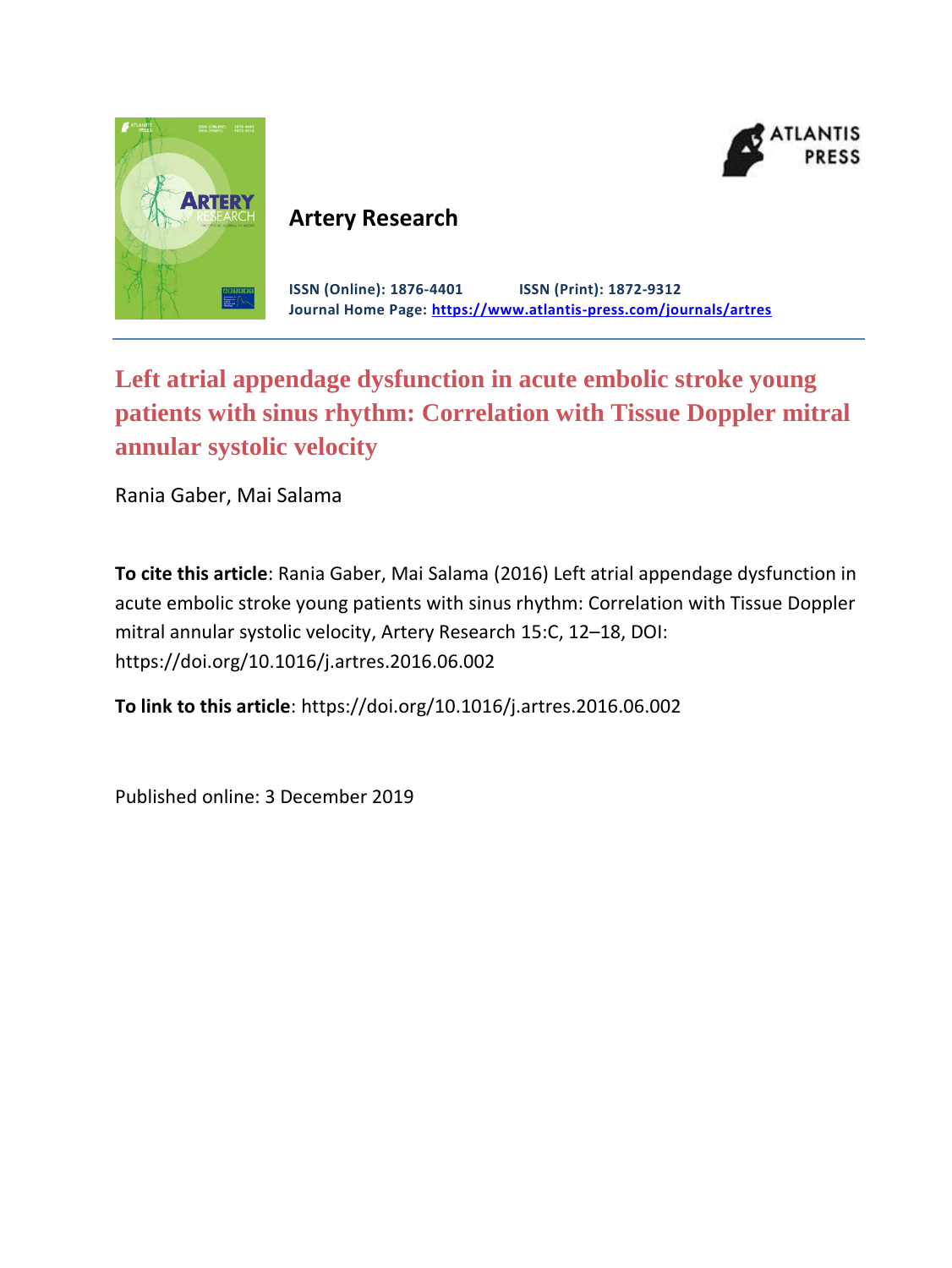

CrossMark

# Left atrial appendage dysfunction in acute embolic stroke young patients with sinus rhythm: Correlation with Tissue Doppler mitral annular systolic velocity

Rania Gaber\*, Mai Salama

Department of Cardiology, Tanta University, Egypt

Received 17 May 2016; received in revised form 8 June 2016; accepted 17 June 2016 Available online 4 July 2016

| <b>KEYWORDS</b><br>Stroke;<br>Left atrial<br>appendage;<br>Mitral annular systolic<br>velocity | Abstract Background: Trans-esophageal echocardiogram (TEE) is a gold standard test for<br>diagnosis of left atrial (LA) appendage function.<br>Aim: To evaluate left atrial appendage (LAA) dysfunction using mitral annular systolic velocity<br>measured by tissue Doppler imaging "Sm" in acute embolic stroke young patients with sinus<br>rhythm.<br>Methods: Transthoracic (TTE) and transesophageal echocardiography (TEE) were performed in<br>70 consecutive patients with sinus rhythm without obvious left ventricular dysfunction within 2<br>weeks after embolic stroke. Two groups were identified: LAA dysfunction [LAA emptying peak<br>flow velocity (LAA-eV) < 0.55 m/s, n = 28, age 52 $\pm$ 11 years] and without LAA dysfunction<br>(LAA-eV $\geq$ 0.55 m/s, n = 42, age 54 $\pm$ 10 years) on TEE. Tissue Doppler mitral annular systolic<br>velocity "Sm" was obtained in apical four chambers view on TTE and D-dimer level estimated<br>for all patients.<br>Results: Sm was significantly lower in patients with than in those without LAA dysfunc-<br>tion (P < 0.0001). There was a significant correlation between Sm, LAVI, LAEF%, E/A<br>ratio and LAA-eV in all selected patients groups. The optimum cut-off value of Sm for<br>predicting LAA dysfunction was below or equal 8 cm/s (sensitivity 89.6% and specificity<br>$94.2\%$ ). |
|------------------------------------------------------------------------------------------------|-------------------------------------------------------------------------------------------------------------------------------------------------------------------------------------------------------------------------------------------------------------------------------------------------------------------------------------------------------------------------------------------------------------------------------------------------------------------------------------------------------------------------------------------------------------------------------------------------------------------------------------------------------------------------------------------------------------------------------------------------------------------------------------------------------------------------------------------------------------------------------------------------------------------------------------------------------------------------------------------------------------------------------------------------------------------------------------------------------------------------------------------------------------------------------------------------------------------------------------------------------------------------------------------------------------------------------------------------------------------------|

Abbreviations: Sm, mitral annular systolic velocity; LAA, left atrial appendage; LAA-ev, left atrial appendage emptying velocity; TTE, transthoracic echocardiography; TEE, trans-esophageal echocardiography; LAD, left atrial dimension; LVDd, left ventricular end-diastolic dimension; LVEF, left ventricular ejection fraction; E/E′, the ratio of the early transmitral flow velocity and the early mitral annular velocity; LAVI, left atrial volume index; LAEF, left atrial emptying fraction; TDI, tissue Doppler imaging.

\* Corresponding author.

E-mail addresses: [raniagaber2009@hotmail.com,](mailto:raniagaber2009@hotmail.com) [mohamed\\_rawash2012@yahoo.com](mailto:mohamed_rawash2012@yahoo.com) (R. Gaber).

#### <http://dx.doi.org/10.1016/j.artres.2016.06.002>

1872-9312/@ 2016 Association for Research into Arterial Structure and Physiology. Published by Elsevier B.V. All rights reserved.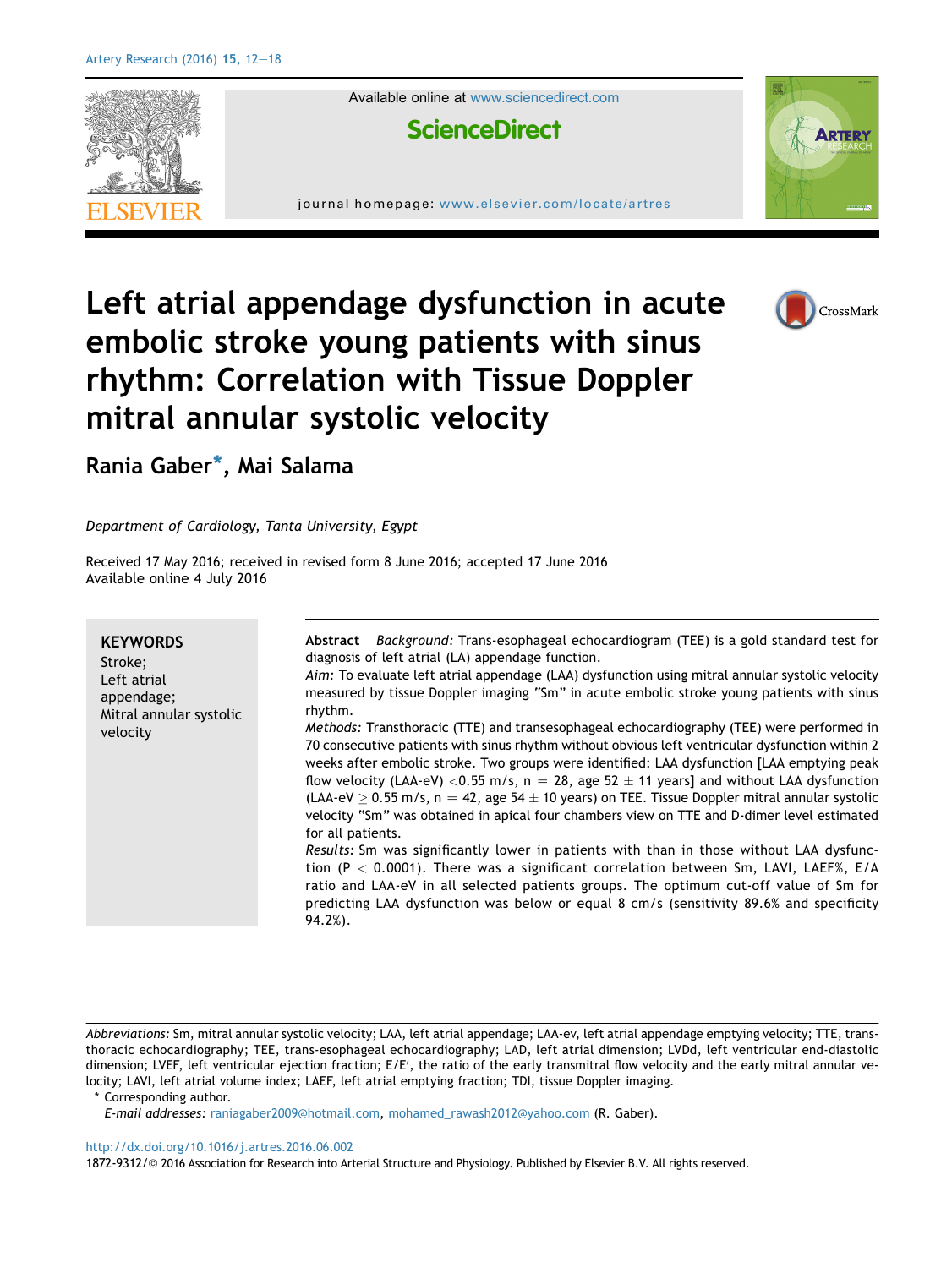Conclusion: Tissue Doppler mitral annular systolic velocity is an independent non-invasive easy predictor of LAA dysfunction and significantly correlated with LAA-eV  $(p < 0.0001)$  in acute embolic stroke young patients with sinus rhythm.

ª 2016 Association for Research into Arterial Structure and Physiology. Published by Elsevier B.V. All rights reserved.

# **Introduction**

Cardio-embolic stroke is an important clinical issue, because it is the most common cause of death in patients with acute ischemic stroke.<sup>1,2</sup> Previous clinical reports have prescribed Atrial fibrillation "AF" as independent risk factor for ischemic stroke, increasing the risk by fivefold.<sup>3,4</sup> In a large cohort of patients with paroxysmal AF on aspirin therapy had a stroke rate similar to sustained AF as well as similar stroke risk factors.<sup>5</sup>

The left atrial appendage (LAA) was reported to be a major source of thrombo-embolism in stroke patients with atrial fibrillation. $^{6-8}$ Many clinical reports have indicated that left atrial mechanical remodeling is associated with thrombus formation in the LAA. $9-11$  The presence of spontaneous echocardiographic contrast or reduced LAA peak flow velocity, as measured by transesophageal echocardiography (TEE), was reported to be useful for detecting LAA dysfunction, which causes thrombus formation in the LAA.<sup>12,13</sup>

LAA dysfunction may play a role as an underlying cause of cardiogenic brain embolism not only in chronic AF but also in paroxysmal AF.<sup>14</sup> Independent of the basic rhythm there is a close relationship between LAA-eV and qualitative parameters of elevated thromboembolic risk, and LAAeV could be a quantitative parameter for risk stratification. LAA-eV  $> 0.55$  m/sec is associated with low risk of LAA thrombosis and spontaneous echo contrast.<sup>15,16</sup>

While transthoracic echocardiography (TTE) is widely used as a screening tool because it is a non-invasive procedure, it is thought to be difficult to detect LAA thrombus and evaluate LAA dysfunction by TTE. Recently pulsed wave tissue Doppler has become a reproducible and readily available technique for measuring atrial function parameters.<sup>17,18</sup> The LAA has a close anatomic and functional relation with lateral mitral annulus and thus annular velocities obtained by TDI may reflect the LAA function.<sup>19</sup> The aim of the present study is to evaluate LAA dysfunction using tissue Doppler mitral annular systolic velocity in acute embolic stroke young patients with sinus rhythm.

## Patients

After ethical committee approval and all patients consent for the study.

The study enrolled 70 patients with sinus rhythm selected from 180 acute stroke patients (confirmed by computed tomography as recent infarction) admitted in neurology department, Tanta university hospital from October 2011 to April 2013 and referred to cardiology department for cardiac evaluation and to exclude cardiac source of embolization Patients examined within 2 weeks of infarction onset. They were divided into 2 groups according to LAA-eV value detected by TEE.

#### Exclusion criteria

- Patients with documented AF either permanent or paroxysmal AF documented by ECG or Holter monitoring.
- Patients with a contraindication to perform TEE such as dysphagia and esophageal stricture
- Patients refusal.
- Patients with low EF%, severe MR and severe diastolic dysfunction (E/E'  $\geq$  15).

# Methods

#### All patients are subjected to

- I. Detailed history: History of previous attacks of stroke or TIA, hypertension, DM, hyperlipidemia, rheumatic heart disease and the presence of any condition that makes TEE contraindicated. Drug history including ACE inhibitors, anti-arrhythmic drugs and oral anticoagulation.
- II. All patients were underwent full clinical evaluation before trans-esophageal echocardiographic evaluation.
- III. 12 leads ECG to detect and 24 h Holter monitoring to detect atrial flutter, fibrillation and ischemia.

#### Laboratory investigations

Including Prothrombin time (PT), International Normalized Ratio (INR) and D-Dimer measured quantitatively using immunoturbudimetric method by SYSMEX CA-1500 automated coagulometer before TEE examination.<sup>20</sup>

IV. Transthoracic Echocardiography:

Echocardiograms using 2D-echo and conventional Doppler performed before TEE to detect EF%, E/A ratio, wall motion abnormalities, valvular lesions, diastolic function, presence or absence of thrombi in left atrium, measure the size of the left atrium using M-mode study and LA volume. $2^{1,22}$  Images were obtained with the patient in the left lateral decubitus position with M3S probe Vivid7, GE Vingmed (Horton, Norway).

V. transesophageal echocardiography procedure:

Using 2D-echo the following data was obtained:

1 The presence of thrombi and the degree of spontaneous echo contrast that was graded from 0 to 4 according to the following criteria):  $0 =$  none (absence of echogenicity);  $1+$  mild (minimum echogenicity located in the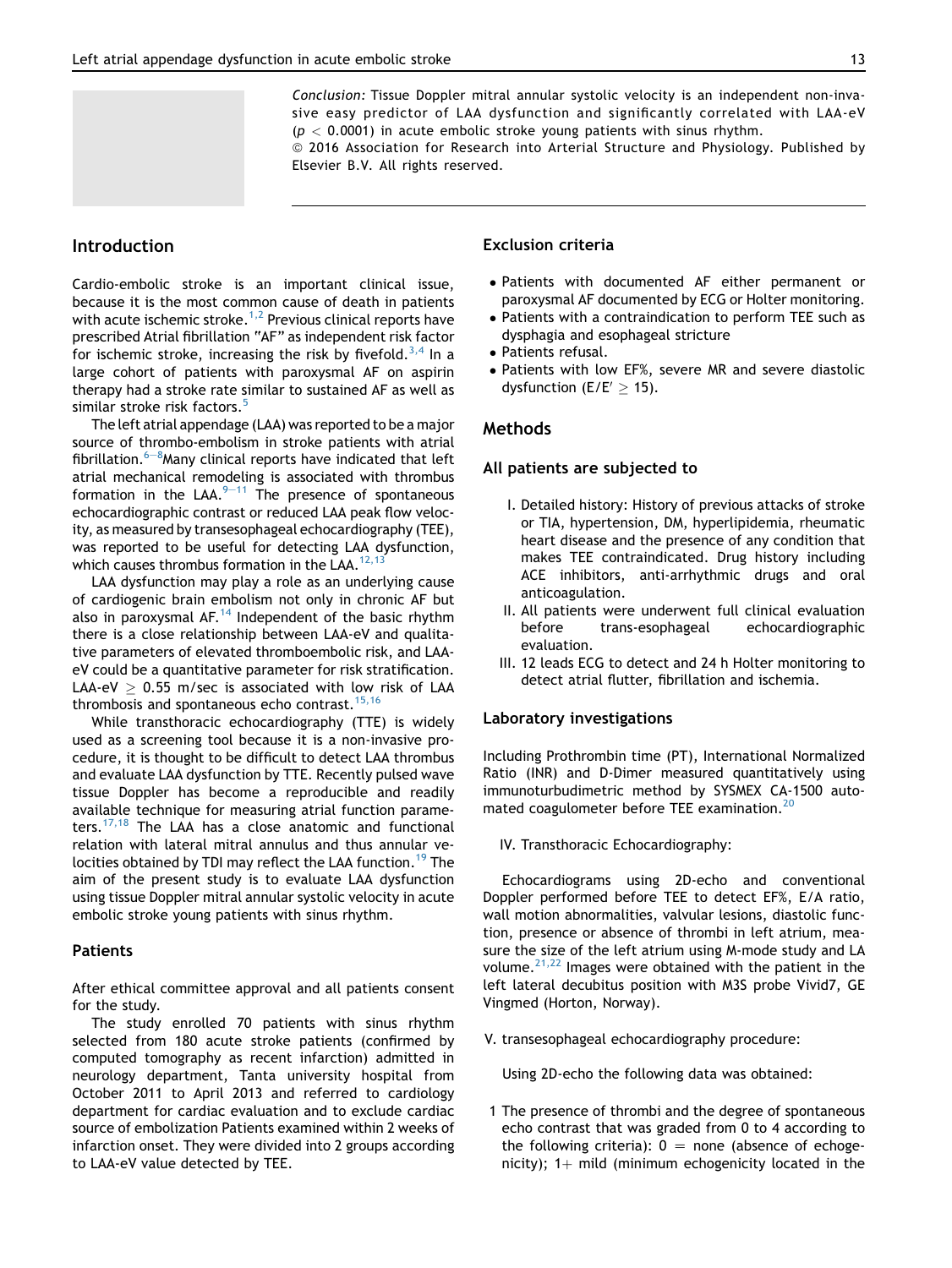LAA or sparsely distributed in the main cavity of the left atrium):  $2+$  mild to moderate (more dense swirling pattern than  $1+$  but with similar distribution);  $3+$ moderate (dense swirling pattern in the LAA, generally associated with somewhat lesser intensity in the main cavity);  $4+$  severe (intense echo -density and very slow swirling patterns in the LAA, usually with similar density in the main cavity. $13$ 

- 2 Left atrial appendage for the detection of thrombi and spontaneous echo contrast.
- 3 Mitral valve study, wall motion abnormality, LVH. Color Doppler, PW, CW Doppler were also used.

LAA-eV calculation:

LAA emptying flow velocity (eV) was measured using pulsed wave Doppler, with the sample volume placed 1 cm distal from the mouth of the appendage by TEE. LAA-eV within each RR interval was determined by scanning the appendage at angles between 0 $^{\circ}$  and 90 $^{\circ}$ .  $^{13}$ 

The study group were divided into two groups: group (1) LAA dysfunction group [LAA emptying peak flow velocity (LAA-eV) < 0.55 m/s,  $n = 28$ , age 52  $\pm$  11 years] and group (2) without LAA dysfunction (LAA-eV  $> 0.55$  m/s, n = 42, age  $54 \pm 10$  years).

VII. Tissue Doppler mitral annular systolic velocity assessment:

Pulsed-wave TDI were performed in apical four chamber, a 5 mm pulsed tissue Doppler volume was subsequently placed at lateral side of mitral annulus. The filter setting was decreased to exclude high-frequency signals and the gain minimized to allow for clear tissue signals with minimal background noise. The sample volume was positioned as parallel as possible with the lateral mitral annular motion. $^{23}$  Variables of the tissue velocity evaluated were peak systolic myocardial velocity (Sm) early diastolic myocardial velocity (Em) and late diastolic myocardial velocities (Am).

#### Statistical analysis

Results are expressed as means  $\pm$  standard deviation (SD) for continuous variables and as percentages of the total number of patients for categorical variables. Statistical analyses were performed using SPSS statistical package version. T-tests were used for comparison of continuous variables and Z tests used to compare two proportion.

Multivariate analysis correlation in-between LAA-eV and different echocardiographic parameters done using linear regression test. A receiver operating characteristic (ROC) curve was constructed to determine Sm cut-off value giving optimum sensitivity and specificity for predicting LAA dysfunction.

Inter- and intra-observer agreement on Echocardiographic and Doppler measurements were evaluated by Pearon's  $r$  -test.

# Results

Table 1: shows the clinical characteristics of the 180 patients with acute stroke. The mean age was  $55 \pm 13$ years,

60% of the patients were men, and 45 patients had AF (14 paroxysmal AF, 31chronic AF). The etiology was cardioembolic stroke in 63.8% (115 patients, 45 AF excluded and 70 sinus rhythm), athero-thrombotic stroke in 30% (excluded), and lacunar stroke in 6.1% of patients (excluded).

The clinical characteristics of the patients with or without LAA dysfunction are shown in Table 2. There were 28 patients with LAA dysfunction, 4 of them LAA thrombus detected and 9 spontaneous echo contrast (6 grade III, 3 grade II).

Patients with LAA dysfunction (LAA-eV  $<$  0.55) had significantly greater E/A ratio, LAEF%, D-dimer and LAVI values compared to those without LAA dysfunction (LAA $eV > 0.55$ ) Table 3. Sm was significantly lower in patients with than in those without LAA dysfunction ( $P < 0.0001$ ) Table 3, Fig. 2. There were no significant differences in Simpson LVEF, E', E/E' ratio, A' between patients with or without LAA dysfunction (Table 3).

A significant positive strong correlation between measurements obtained for inter-observer agreement  $r = 0.94$ and P  $<$  0.001, and intra-observer agreement r = 0.97,  $P < 0.001$ .

There was a significant correlation between Sm, LAVI, LAEF%, E/A ratio and LAA-eV in all selected patients groups (Table 4, Fig. 3). The optimum cut-off value of Sm for predicting LAA dysfunction was determined by ROC curve analysis; Sm below or equal 8 cm/s had a sensitivity of 89.6% and a specificity of 94.2%.The area under the ROC curve (AUC) of Sm was 0.91 (Table 5, Fig. 1).

Table 1 Clinical characteristics of all patients (180

| patients).                  |                 |
|-----------------------------|-----------------|
| Parameters                  | Values          |
| Age                         | $55 + 13$       |
| Sex                         | 108 males (60%) |
| Hypertension                | 130 (72%)       |
| Dyslipidemia                | 98 (54.4%)      |
| Diabetes mellitus           | 40 (22%)        |
| Smoking                     | 84 (46.6%)      |
| Previous stroke             | 45 (25%)        |
| Paroxysmal AF               | 14 (7.7%)       |
| Chronic AF                  | 31 (17.3%)      |
| CHA2DS2VASc score           | $2.7 + 1.2$     |
| Medications                 |                 |
| Anticoagulants              | 38 (21%)        |
| Warfarin                    | 30 (16.6%)      |
| Dabigatran                  | 8(4.4%)         |
| Anti-arrhythmic medications | 33 (18.3%)      |
| Anti-HTN medications        | 72 (40%)        |
| <b>ACE</b> inhibitors       | 38 (21%)        |
| <b>ARBs</b>                 | 20 (11%)        |
| Clinical categories         |                 |
| Cardio-embolic stroke       | 115 (63.9)      |
| Athero-thrombotic stroke    | 54 (30%)        |
| Lacunar stroke              | 11 $(6.1%)$     |

 $AF =$  atrial fibrillation, CHA2DS2VASc score before onset of acute stroke.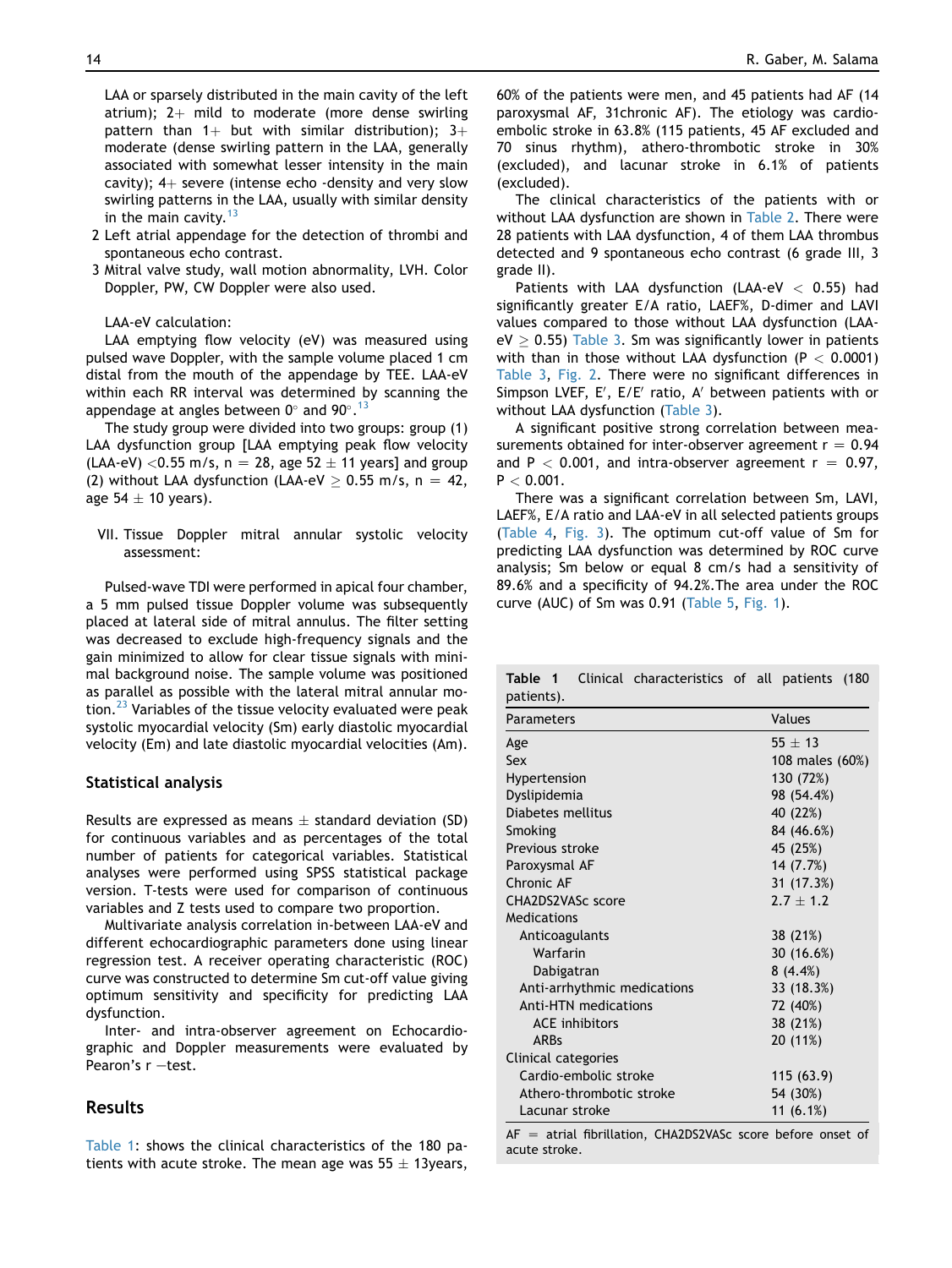| <b>Parameters</b>  | Without LAA<br>dysfunction $= 42$<br>(LAA-ev $\geq$ 0.55) | With LAA<br>$dys$ function = 28<br>$(LAA$ -ev $< 0.55$ ) | P value |
|--------------------|-----------------------------------------------------------|----------------------------------------------------------|---------|
| Age                | $54 \pm 10$                                               | $52 + 11$                                                | 0.43    |
| Sex(male)          | 25                                                        | 17                                                       | 0.9     |
|                    | (59.5%)                                                   | (60.7%)                                                  |         |
| Hypertension       | 21                                                        | 11                                                       | 0.36    |
|                    | (50%)                                                     | (39.2%)                                                  |         |
| Dyslipidemia       | 21                                                        | 15                                                       | 0.38    |
|                    | (50%)                                                     | (53.5%)                                                  |         |
| Diabetes mellitus  | 7                                                         | 4                                                        | 0.78    |
|                    | (16.6%)                                                   | (14.2%)                                                  |         |
| Smoking            | 19                                                        | 13                                                       | 0.46    |
|                    | (45.2%)                                                   | $(46.4\%)$                                               |         |
| Rheumatic          | 17                                                        | 15                                                       | 0.28    |
| heart disease      | (40%)                                                     | (53%)                                                    |         |
| Previous stroke    |                                                           | $\overline{4}$                                           | 0.84    |
|                    | (16%)                                                     | (14.3%)                                                  |         |
| <b>Medications</b> |                                                           |                                                          |         |
| Anti-coagulants    |                                                           | 11                                                       | S       |
| (added after TEE)  |                                                           |                                                          |         |
| Warfarin           |                                                           | 9                                                        |         |
| Dabigatran         |                                                           | $\overline{2}$                                           |         |

# Discussion

It is well known that TEE parameters for evaluating LAA dysfunction can predict LAA thrombus formation. $9-11$ The presence of spontaneous echo contrast and low LAA eV was reported to be reliable markers for stratifying patients with AF for the risk of thromboembolism.<sup>10</sup> In addition, TTE parameters such as increased LAD, decreased LA fractional shortening, and increased trans-mitral inflow velocities (E/ A) were useful predictors for LAA thrombus. However their predictive values for detecting LAA thrombus were much lower than those of TEE parameters.  $24,25$ 

Recently, studies reported that left atrial wall velocity "LAWV" as measured by TTE can be used to stratify patients

Table 3 Echocardiographic and tissue Doppler imaging characteristics of patients with cardio-embolic stroke and sinus rhythm (70 patients).

|                      | With LAA dysfunction          | Without LAA dysfunction   | P value  |
|----------------------|-------------------------------|---------------------------|----------|
|                      | $(LAA$ -ev $< 0.55$ ) = 28 pt | $(LAA-ev > 0.55) = 42$ pt |          |
| LAD(mm)              | 41 $\pm$ 7                    | $38 \pm 8$                | 0.1      |
| LVEDD(mm)            | 48 $\pm$ 5                    | $47 + 7$                  | 0.9      |
| Simpson LVEF (%)     | $63 \pm 10$                   | $59 \pm 11$               | 0.79     |
| E/A                  | $1.09 \pm 0.35$               | $0.87 \pm 0.29$           | 0.0045   |
| Patent foramen ovale | 3(10%)                        | 2(4%)                     | 0.35     |
| LAVI(mI/m2)          | $34 \pm 15$                   | $26 \pm 12$               | 0.016    |
| E/E'                 | $12.7 \pm 1.8$                | $11.9 \pm 1.6$            | 0.055    |
| E'm                  | $9.7 \pm 0.9$                 | $10.2 \pm 1.3$            | 0.08     |
| A'm                  | $8.8 \pm 1.4$                 | $9.4 \pm 1.2$             | 0.06     |
| E'm/A'm              | $1.12 \pm 0.15$               | $1.2 \pm 0.18$            | 0.056    |
| LAEF $(\%)$          | $32.5 \pm 15.3$               | 43.7 $\pm$ 19.2           | 0.012    |
| Sm(cm/sec)           | 7.1 $\pm$ 0.9                 | $11.6 \pm 1.0$            | < 0.0001 |
| D-dimer              | $349 \pm 97$                  | $298 \pm 92$              | 0.03     |

LAD = left atrial dimension; LVDd = left ventricular end-diastolic dimension; LVEF = left ventricular ejection fraction; E/E' = the ratio of the early transmitral flow velocity and the early mitral annular velocity; LAVI = left atrial volume index; LAEF = left atrial emptying fraction.

LAA eV = left atrial appendage emptying flow velocity,  $E/A$  = early diastolic to late diastolic mitral flow Doppler velocities ratio,  $E' =$  early diastolic mitral annular velocity,  $A' =$  late diastolic mitral annular velocity.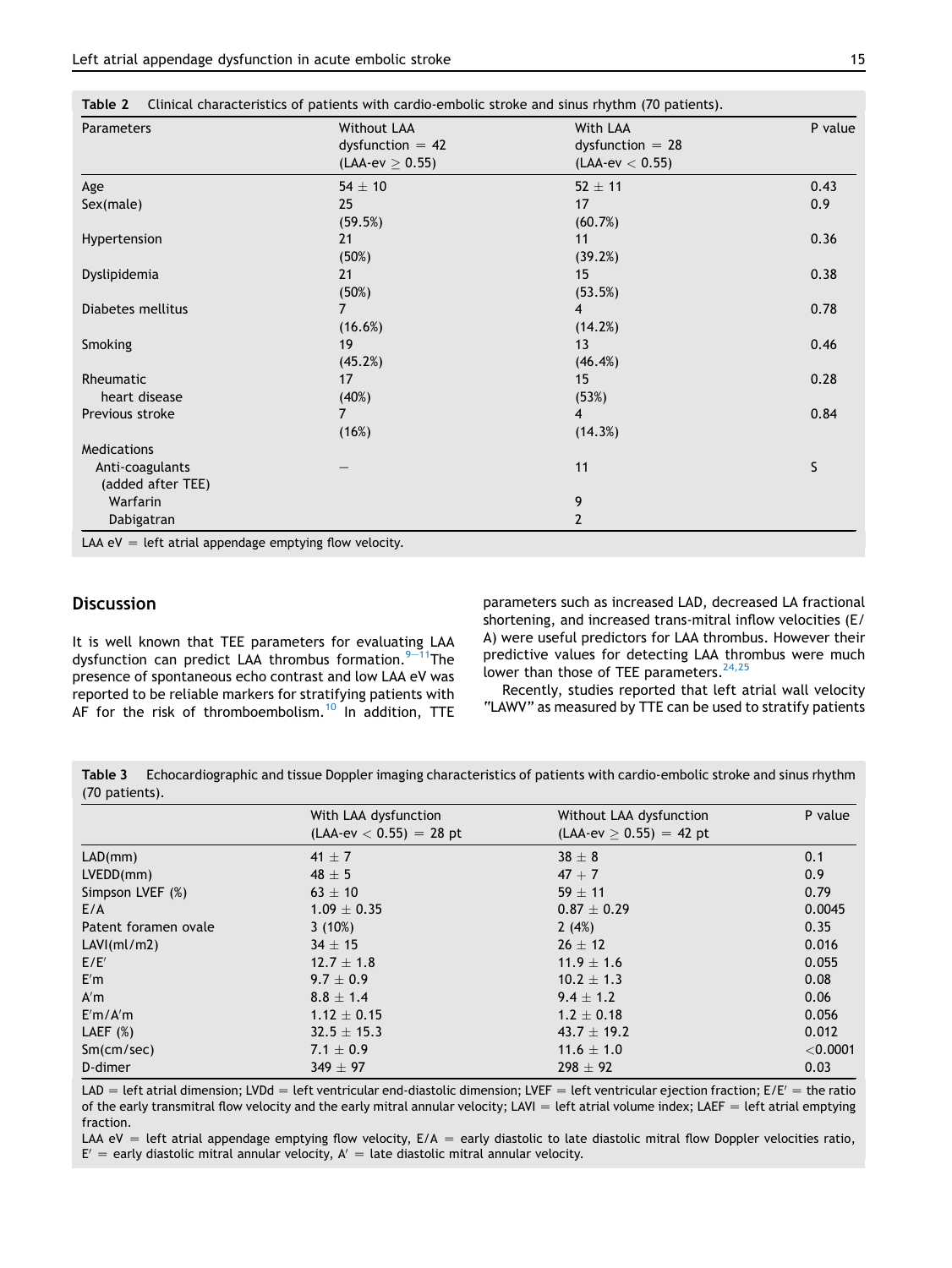Table 4 Linear regression correlations in-between LAA-ev and different parameters.

| P Value  |
|----------|
| 0.017    |
| 0.034    |
| 0.011    |
| 0.055    |
| < 0.0001 |
|          |

|                                 |  | <b>Table 5</b> ROC curve calculation of sensitivity and speci- |  |  |
|---------------------------------|--|----------------------------------------------------------------|--|--|
| ficity of different parameters. |  |                                                                |  |  |

|       | Parameters Cut off point AUC Sensitivity Specificity |            |       |       |
|-------|------------------------------------------------------|------------|-------|-------|
| LAVI  | 28                                                   | $0.55$ 70% |       | 55%   |
| F/A   | 0.95                                                 | 0.34       | 60%   | 62%   |
| LAEF% | 30%                                                  | 0.3        | 56%   | 65%   |
| Sm    |                                                      | 0.91       | 89.6% | 94.2% |

with AF for the risk of cardiac stroke. $26,27$  However, LAWV cannot necessarily be accurately measured because of the inherent angle dependence. LA peak systolic strain may be a more sensitive parameter than LAWV. It is known that there are three types of LA mechanical function: reservoir, conduit and booster pump function.<sup>28</sup> LA peak systolic strain reflects LA reservoir function. Since LAA clamping during cardiac surgery markedly increases LA pressure and volume, it has been suggested that the LAA may contribute to LA reservoir function, especially in the presence of LA pressure and/or volume overload.<sup>29</sup> Saha et al. (2011) reported that LA strain is an integrated marker of dynamic LA function that shows high reproducibility and identifies patients who are at high clinical risk of thromboembolism as defined by CHADS<sub>2</sub> score.<sup>30</sup> Shih et al. (2011). also reported that LA strain and strain rate are independently associated



Figure 1 ROC curve to detect Sm sensitivity % specificity % for LAA dysfunction diagnosis.

with stroke in patients with permanent  $AF<sup>31</sup>$  Sasaki et al. (2014) have shown a relationship between LA strain and LAA dysfunction such as thrombus formation, in patients with acute ischemic stroke.<sup>32</sup>

However, all above mentioned studies revealed a relationship between LAWV, LA-strain and LAA appendage dysfunction in embolic stroke patients, AF patients were the most of the studied group either permanent or paroxysmal. The current study is the first one demonstrated that there is a relationship between Sm as an easy, non-invasive parameter measured by tissue Doppler and LAA function in acute cardio-embolic stroke young patients with sinus rhythm. Sm was significantly correlated with LAA-eV in patients with sinus rhythm. Multivariate regression analysis showed that a decrease in  $Sm < 8$  cm/se was an independent predictor of LAA dysfunction with 89.6% sensitivity and 94.2% specificity in patients with acute ischemic stroke in sinus rhythm.

Previously, Sasaki et al.  $2014^{32}$  investigated whether decreased LA strain may predict LAA dysfunction and thrombus formation in patients with acute ischemic stroke in 120 patients (mean age 72  $\pm$  11 years) within 7 days of onset of an acute ischemic stroke. LA peak systolic strain was significantly decreased in patients with LAA dysfunction compared to those without  $(32.3 \pm 13.7\%$  vs. 12.1 $\pm$  7.2%, p < 0.0001). LA peak systolic strain was significantly correlated with LAA emptying flow velocity  $(p < 0.0001)$ . The optimum LA peak systolic strain cut-off value for predicting LAA dysfunction was 19% with 92% sensitivity and 86% specificity. The present study differs from Sasaki et al. study in selection of young group of patients with sinus rhythm, Sasaki et al. study included AF patient in the study and also the present study was restricted to cardio-embolic sources only.

Moreover, Kaneko  $2014^{33}$  evaluated left atrial appendage (LAA) dysfunction using left atrial pulse-wave tissue Doppler imaging (PW-TDI) in acute cerebral embolism patients with sinus rhythm (SR), transthoracic (TTE) and transesophageal echocardiography (TEE) were performed in 60 consecutive patients with SR without obvious left ventricular dysfunction within 2 weeks after ACE. Two groups were identified: LAA dysfunction (LAA emptying peak flow velocity (LAA-eV)  $<$  0.55 m/s) and without LAA



Figure 2 Sm mean values in LAA dysfunction and normal function group ( $p < 0.0001$ ).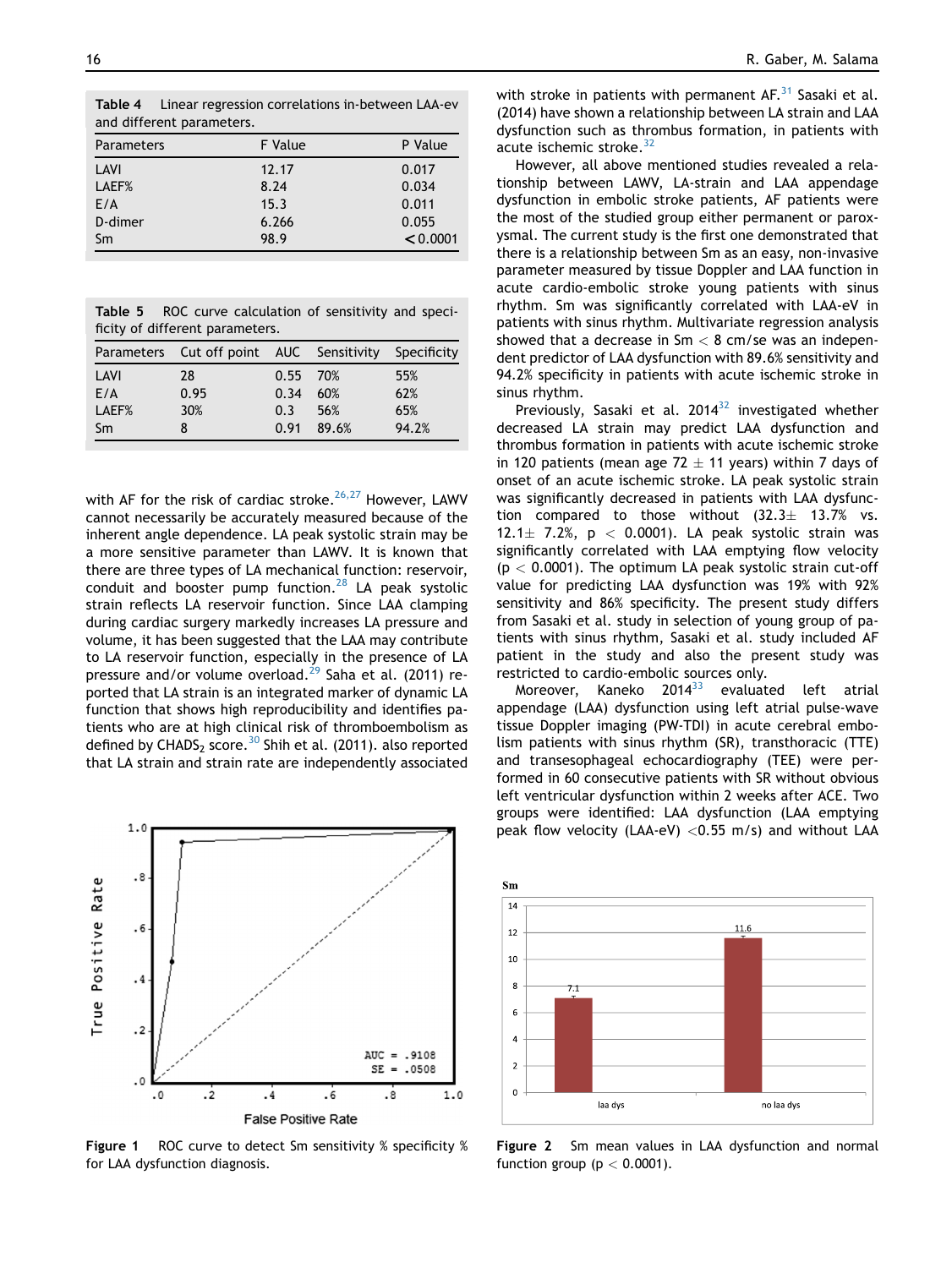

Figure 3 Linear regression correlation of Sm and LAA-ev  $(X = LAA-ev, Y = Sm).$ 

dysfunction (LAA-eV  $>$  0.55 m/s) on TEE. Left atrial wall motion velocity (WMV) was obtained from PW-TDI. It was significantly lower in the group with versus without LAA dysfunction and prevalence of paroxysmal atrial fibrillation, left atrial volume index, and serum levels of brain natriuretic peptide were significantly higher. They concluded that La' was an independent predictor of LAA dysfunction and was significantly correlated with LAA-eV  $(p < 0.0001)$  and LAA fractional area change  $(p < 0.0001)$ . The La' optimal cut-off value for LAAev  $<$  0.55 m/s was 5.5 cm/s (sensitivity 83%, specificity 88%).

From our point of view the present study endorses a new simple non-invasive parameter to diagnose LAA dysfunction and select patients indicated for TEE. This also raise the possibility of anti-coagulation in cardioembolic stroke young patients with sinus rhythm. Further larger multi-centers studies on larger number of patients are needed to compare between different parameters sensitivity, specificity to diagnose LAA dysfunction in same group of patients, either to select one or to gather different parameters for higher level LAA dysfunction prediction.

# Conclusion

Tissue Doppler mitral annular systolic velocity is an independent non-invasive easy predictor of LAA dysfunction and significantly correlated with LAA-eV ( $p < 0.0001$ ). The optimal cut-off value for  $Sm < 8$  cm/se (sensitivity 89.6%, specificity 94.2%) is a useful and convenient strong predictor of LAA dysfunction in acute embolic stroke young patients with sinus rhythm.

#### Study limitations

- 1 small number of study group
- 2 No control group as TEE is semi-invasive procedure, none accepted to do without a cause.

# Conflict of interests

None declared.

# References

- 1. [National Institute of Neurological Disorders and Stroke. Special](http://refhub.elsevier.com/S1872-9312(16)30020-5/sref1) [report: classification of cerebrovascular diseases III.](http://refhub.elsevier.com/S1872-9312(16)30020-5/sref1) Stroke [1990;](http://refhub.elsevier.com/S1872-9312(16)30020-5/sref1)21:637-[76.](http://refhub.elsevier.com/S1872-9312(16)30020-5/sref1)
- 2. [Cooper R, Culter J, Desivigne-Nickens P, Fortmann SP,](http://refhub.elsevier.com/S1872-9312(16)30020-5/sref2) [Friedman L, Havlik R, et al. Trend and disparities in coronary](http://refhub.elsevier.com/S1872-9312(16)30020-5/sref2) [heart disease, stroke and other cardiovascular diseases in the](http://refhub.elsevier.com/S1872-9312(16)30020-5/sref2) [United States: findings of the national conference on cardio](http://refhub.elsevier.com/S1872-9312(16)30020-5/sref2)[vascular disease prevention.](http://refhub.elsevier.com/S1872-9312(16)30020-5/sref2) Circulation 2000;102:3137-[47](http://refhub.elsevier.com/S1872-9312(16)30020-5/sref2).
- 3. [Go AS, Hylek EM, Phillips KA, Chang Y, Henault LE, Selby JV,](http://refhub.elsevier.com/S1872-9312(16)30020-5/sref3) [et al. Prevalence of diagnosed atrial fibrillation in adults: na](http://refhub.elsevier.com/S1872-9312(16)30020-5/sref3)[tional implications for rhythm management and stroke pre](http://refhub.elsevier.com/S1872-9312(16)30020-5/sref3)[vention: the Anticoagulation and Risk Factors in Atrial](http://refhub.elsevier.com/S1872-9312(16)30020-5/sref3) [Fibrillation \(ATRIA\) Study.](http://refhub.elsevier.com/S1872-9312(16)30020-5/sref3) JAMA 2001;28[5](http://refhub.elsevier.com/S1872-9312(16)30020-5/sref3):2370-5.
- 4. [Wolf PA, Abbott RD, Kannel WB. Atrial fibrillation as an inde](http://refhub.elsevier.com/S1872-9312(16)30020-5/sref4)[pendent risk factor for stroke: the Framingham Study.](http://refhub.elsevier.com/S1872-9312(16)30020-5/sref4) Stroke [1991;](http://refhub.elsevier.com/S1872-9312(16)30020-5/sref4)22:983-[8.](http://refhub.elsevier.com/S1872-9312(16)30020-5/sref4)
- 5. [Hart RG, Pearce LA, Rothbart RM, McAnulty JH, Asinger RW,](http://refhub.elsevier.com/S1872-9312(16)30020-5/sref5) [Halperin JL. Stroke with intermittent atrial fibrillation: inci](http://refhub.elsevier.com/S1872-9312(16)30020-5/sref5)[dence and predictors during aspirin therapy. Stroke Prevention](http://refhub.elsevier.com/S1872-9312(16)30020-5/sref5) [in Atrial Fibrillation Investigators.](http://refhub.elsevier.com/S1872-9312(16)30020-5/sref5) J Am Coll Cardiol 2000;35:  $183 - 7$  $183 - 7$
- 6. [Benjamin EJ, Wolf PA, D'Agostino RB, Silbershatz H,Kannel WB,](http://refhub.elsevier.com/S1872-9312(16)30020-5/sref6) [Levy D. Impact of atrial fibrillation on the risk of death: the](http://refhub.elsevier.com/S1872-9312(16)30020-5/sref6) [Framingham Heart Study.](http://refhub.elsevier.com/S1872-9312(16)30020-5/sref6) Circulation 1998;98:946-[52.](http://refhub.elsevier.com/S1872-9312(16)30020-5/sref6)
- 7. [Takada T, Yasaka M, Nagatsuka K, Minematsu K, Yamaguchi T.](http://refhub.elsevier.com/S1872-9312(16)30020-5/sref7) [Blood flow in the left atrial appendage and embolic stroke in](http://refhub.elsevier.com/S1872-9312(16)30020-5/sref7) [non-valvular atrial fibrillation.](http://refhub.elsevier.com/S1872-9312(16)30020-5/sref7) Eur Neurol 2001;46:148-[52.](http://refhub.elsevier.com/S1872-9312(16)30020-5/sref7)
- 8. [Garcia-Fernandez MA, Torrecilla EG, San Roman D, Azevedo J,](http://refhub.elsevier.com/S1872-9312(16)30020-5/sref8) [Bueno H, Moreno MN. Left atrial appendage Doppler flow](http://refhub.elsevier.com/S1872-9312(16)30020-5/sref8) [patterns: implications on thrombus formation.](http://refhub.elsevier.com/S1872-9312(16)30020-5/sref8) Am Heart J [1992;](http://refhub.elsevier.com/S1872-9312(16)30020-5/sref8)124:955-[61](http://refhub.elsevier.com/S1872-9312(16)30020-5/sref8).
- 9. [Verhorst PM, Kamp O, Visser CA, Verheugt FW. Left atrial](http://refhub.elsevier.com/S1872-9312(16)30020-5/sref9) [appendage flow velocity assessment using transesophageal](http://refhub.elsevier.com/S1872-9312(16)30020-5/sref9) [echocardiography in nonrheumatic atrial fibrillation and sys](http://refhub.elsevier.com/S1872-9312(16)30020-5/sref9)[temic embolism.](http://refhub.elsevier.com/S1872-9312(16)30020-5/sref9) Am J Cardiol  $1993;71:192-6$ .
- 10. [Kamp O, Verhorst PM, Welling RC, Visser CA. Importance of left](http://refhub.elsevier.com/S1872-9312(16)30020-5/sref10) [atrial appendage flow as a predictor of thromboembolic events](http://refhub.elsevier.com/S1872-9312(16)30020-5/sref10) [in patients with atrial fibrillation.](http://refhub.elsevier.com/S1872-9312(16)30020-5/sref10) Eur Heart J 1999; 20:979-[85.](http://refhub.elsevier.com/S1872-9312(16)30020-5/sref10)
- 11. [Sparks PB, Mond HG, Vohra JK, Yapanis AG, Grigg LE,](http://refhub.elsevier.com/S1872-9312(16)30020-5/sref11) [Kalman JM. Mechanical remodeling of the left atrium after loss](http://refhub.elsevier.com/S1872-9312(16)30020-5/sref11) [of atrioventricular synchrony: a long-term study in humans.](http://refhub.elsevier.com/S1872-9312(16)30020-5/sref11) [Circulation](http://refhub.elsevier.com/S1872-9312(16)30020-5/sref11) 1999;100:1714-[21](http://refhub.elsevier.com/S1872-9312(16)30020-5/sref11).
- 12. [Zabalgoitia M, Halperin JL, Pearce LA, Blackshear JL,](http://refhub.elsevier.com/S1872-9312(16)30020-5/sref12) [Asinger PW, Hart RG. Trans-esophageal echocardiographic](http://refhub.elsevier.com/S1872-9312(16)30020-5/sref12) [correlates of clinical risk of thromboembolism in nonvalvular](http://refhub.elsevier.com/S1872-9312(16)30020-5/sref12) atrial fibrillation. [J Am Coll Cardiol](http://refhub.elsevier.com/S1872-9312(16)30020-5/sref12) 1998;31:1622-[6.](http://refhub.elsevier.com/S1872-9312(16)30020-5/sref12)
- 13. [Fatkin D, Kelly RP, Feneley MP. Relationship between left atrial](http://refhub.elsevier.com/S1872-9312(16)30020-5/sref13) [appendage blood flow velocity, spontaneous echocardio](http://refhub.elsevier.com/S1872-9312(16)30020-5/sref13)[graphic contrast and thromboembolic risk in vivo.](http://refhub.elsevier.com/S1872-9312(16)30020-5/sref13) J Am Coll [Cardiol](http://refhub.elsevier.com/S1872-9312(16)30020-5/sref13) 1[9](http://refhub.elsevier.com/S1872-9312(16)30020-5/sref13)94; 23:961-9.
- 14. [Kaneko K, Hirono O, Fatema K, Zhang X, Takeishi Y, Kayama T,](http://refhub.elsevier.com/S1872-9312(16)30020-5/sref14) [et al. Direct evidence that sustained dysfunction of left atrial](http://refhub.elsevier.com/S1872-9312(16)30020-5/sref14) [appendage contributes to the occurrence of cardiogenic brain](http://refhub.elsevier.com/S1872-9312(16)30020-5/sref14) [embolism in patients with paroxysmal atrial fibrillation.](http://refhub.elsevier.com/S1872-9312(16)30020-5/sref14) Intern Med [2003;](http://refhub.elsevier.com/S1872-9312(16)30020-5/sref14)24:1077-[83](http://refhub.elsevier.com/S1872-9312(16)30020-5/sref14).
- 15. [Handke M, Harloff A, Hetzel A, Olschewski M, Bode C, Geibel A.](http://refhub.elsevier.com/S1872-9312(16)30020-5/sref15) [Left atrial appendage flow velocity as a quantitative surrogate](http://refhub.elsevier.com/S1872-9312(16)30020-5/sref15) [parameter for thromboembolic risk: determinants and rela](http://refhub.elsevier.com/S1872-9312(16)30020-5/sref15)[tionship to spontaneous echocontrast and thrombus formation:](http://refhub.elsevier.com/S1872-9312(16)30020-5/sref15) [a transesophageal echocardiographic study in 500 patients](http://refhub.elsevier.com/S1872-9312(16)30020-5/sref15)